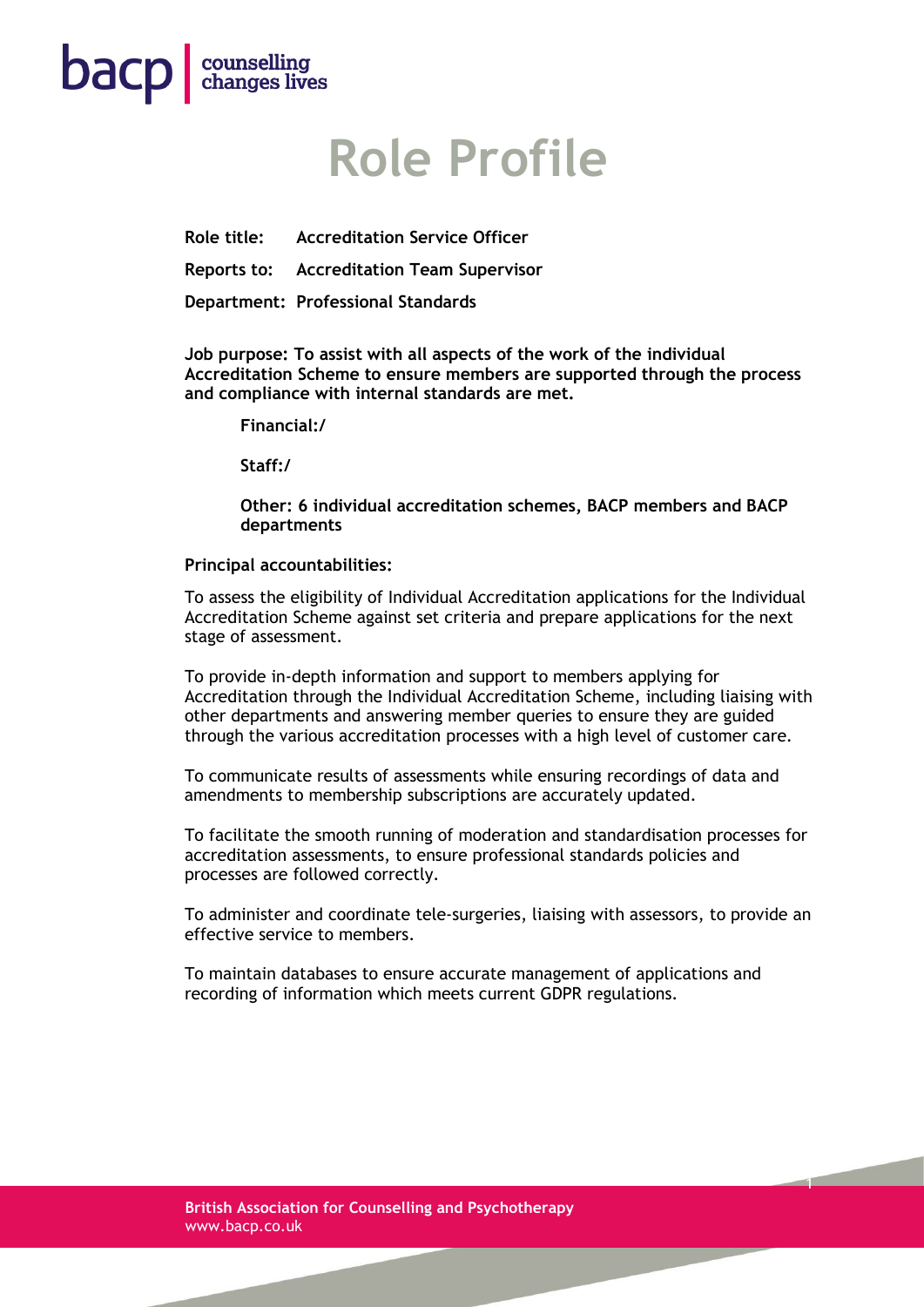# **Role Profile**

### **BACP Principal accountability**

• To be a BACP ambassador by upholding and demonstrating our values at every opportunity, through verbal, written and face to face communication.

#### **Context:**

**Operating environment: Six individual accreditation schemes, the IACP recognition agreement, the registered members category** 

**Framework & boundaries: follows standards and set criteria guidelines. BACP policies and procedures**

**Organisation: see org chart**

#### **Relationships:**

**Direct reports:**

**Manager: Weekly updates, Monthly 121s and regular team meetings** 

**Other contacts: Customer service team and other key departments. BACP members, external organisations**

#### **Knowledge & experience:**

Qualified to GCSE level or equivalent.

Minimum of 2 years working in an administrative role, ideally within a customer focussed environment.

Experience of effective verbal and written communication with customer, with the ability to provide a high level of customer support.

Excellent attention to detail.

A strong team player with willingness to support others.

Shows initiative and has the ability to organise and prioritise own workload in a fast-paced environment while maintaining a high standard of work.

Experience of accurate data collation, handling and analyses, ideally within CRM or membership databases.

2

Good level of computer literacy skills across different systems, MS Office and ability to learn and adapt to new IT systems.

Ability to follow processes and to work to set standards and criteria while managing a high work-volume.